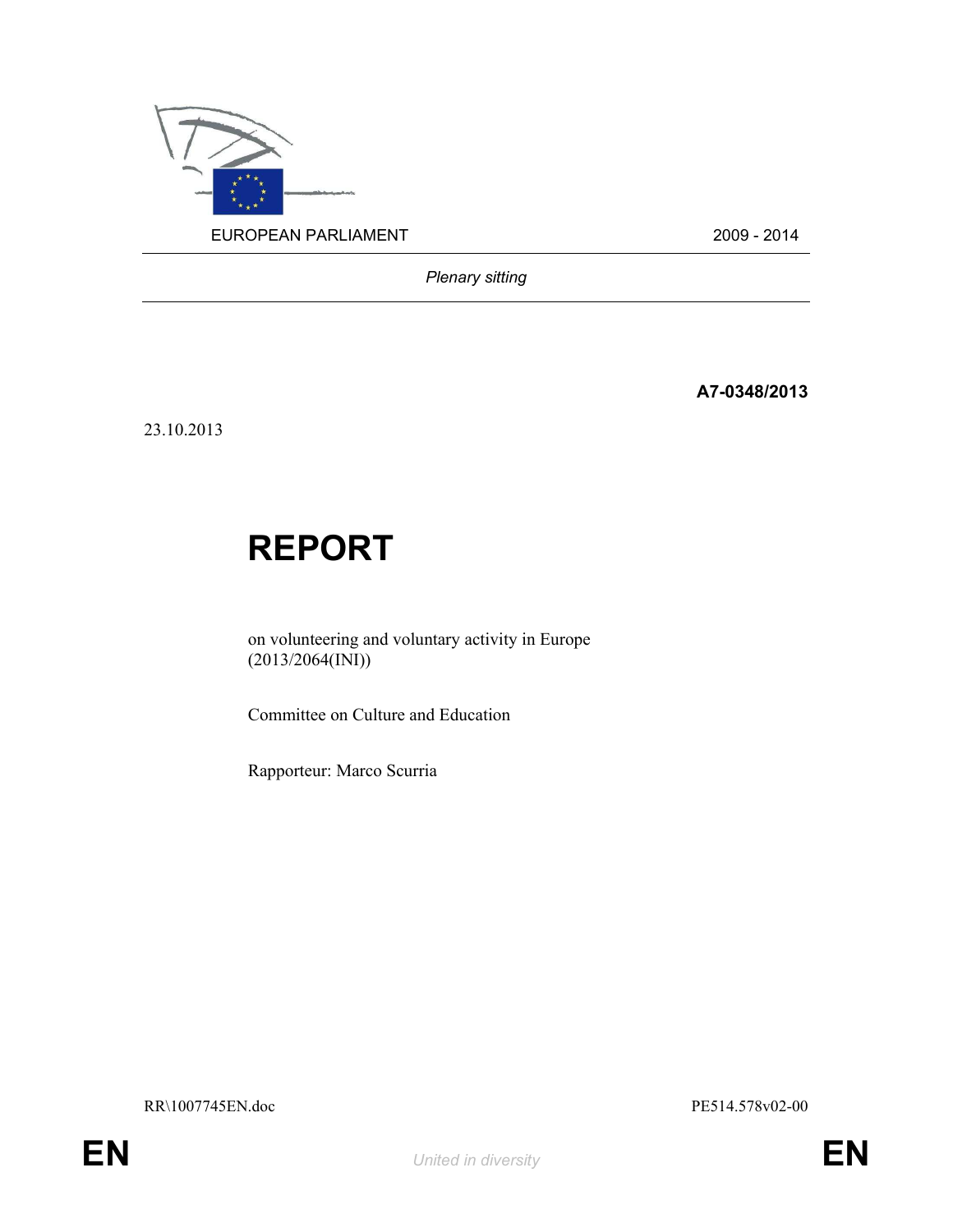PR\_INI

## **CONTENTS**

| Page |
|------|
|      |
|      |
|      |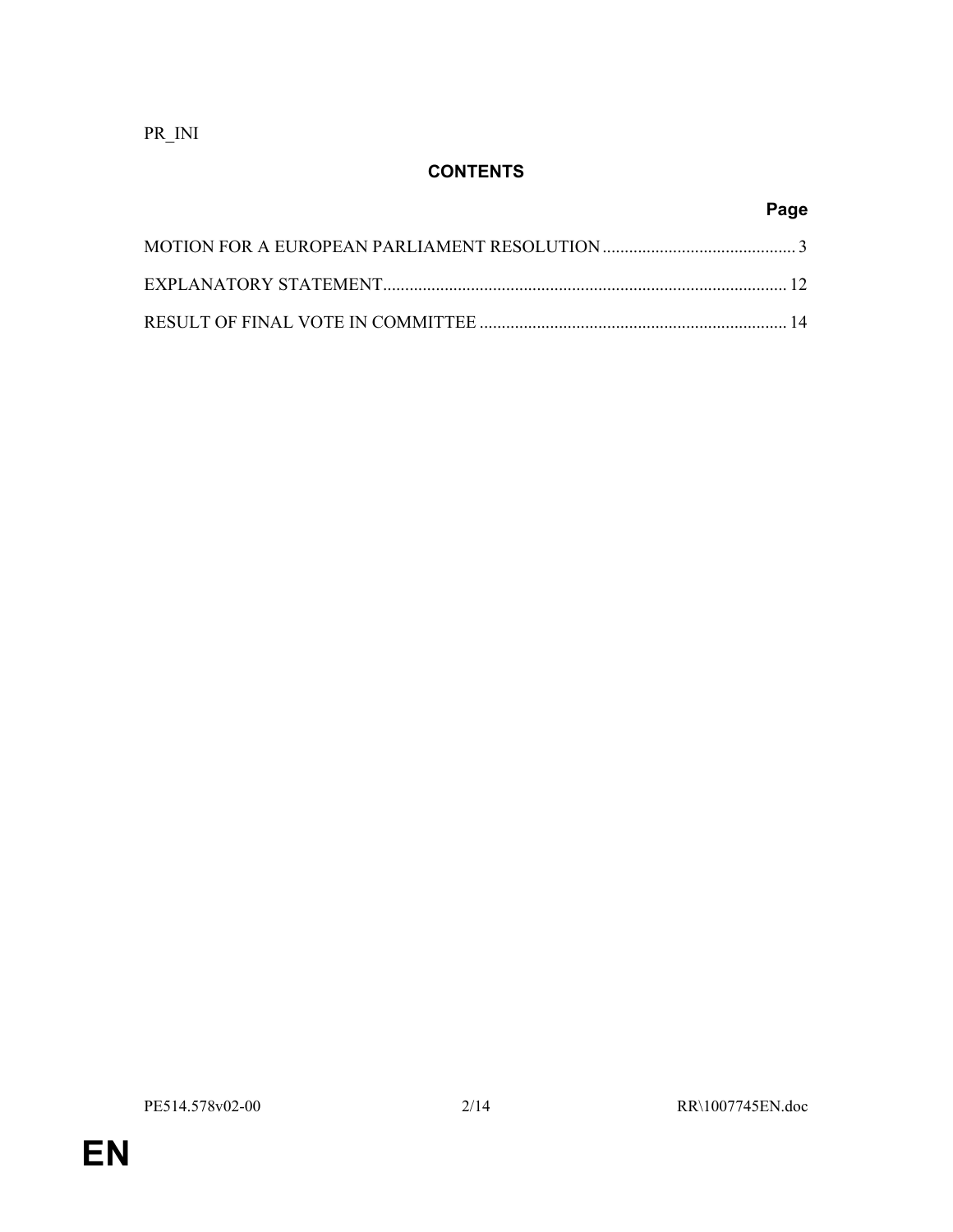#### MOTION FOR A EUROPEAN PARLIAMENT RESOLUTION

#### on volunteering and voluntary activity in Europe

#### (2013/2064(INI))

#### The European Parliament,

- having regard to the Charter of Fundamental Rights of the European Union,
- having regard to Articles 165, 166 and 214 of the Treaty on the Functioning of the European Union (TFEU),
- having regard to the definition of volunteer work proposed by the International Labour Organisation (ILO) in its Manual on the Measurement of Volunteer Work (2011),
- having regard to Decision No 2241/2004/EC of the European Parliament and of the Council of 15 December 2004 on a single Community framework for the transparency of qualifications and competences (Europass),
- having regard to Decision 1719/2006/EC of the European Parliament and of the Council of 15 November 2006 establishing the Youth in Action programme for the period 2007 to  $2013^1,$
- having regard to Decision No 1720/2006/EC of the European Parliament and of the Council of 15 November 2006 establishing an action programme in the field of lifelong learning<sup>2</sup>,
- having regard to Decision No 1904/2006/EC of the European Parliament and of the Council of 12 December 2006 establishing for the period 2007 to 2013 the programme 'Europe for Citizens' to promote active European citizenship<sup>3</sup>,
- having regard to Council Decision 2010/37/EC of 27 November 2009 on the European Year of Voluntary Activities Promoting Active Citizenship  $(2011)^4$ ,
- having regard to the resolution of the Council and of the Representatives of the Governments of the Member States, meeting within the Council, on the recognition of the value of non-formal and informal learning within the European youth field<sup>5</sup>,
- having regard to the Council resolution of 27 November 2007 on voluntary activities of young people (14427/1/2007),

 $\overline{a}$  $1$  OJ L 327, 24.11.2006, p. 30.

<sup>2</sup> OJ L 327, 24.11.2006, p. 45.

 $3$  OJ L 378, 27.12.2006, p. 32.

 $^{4}$  OJ L 17, 22.1.2010, p. 43.

 $<sup>5</sup>$  OJ C 168, 20.7.2006, p. 1.</sup>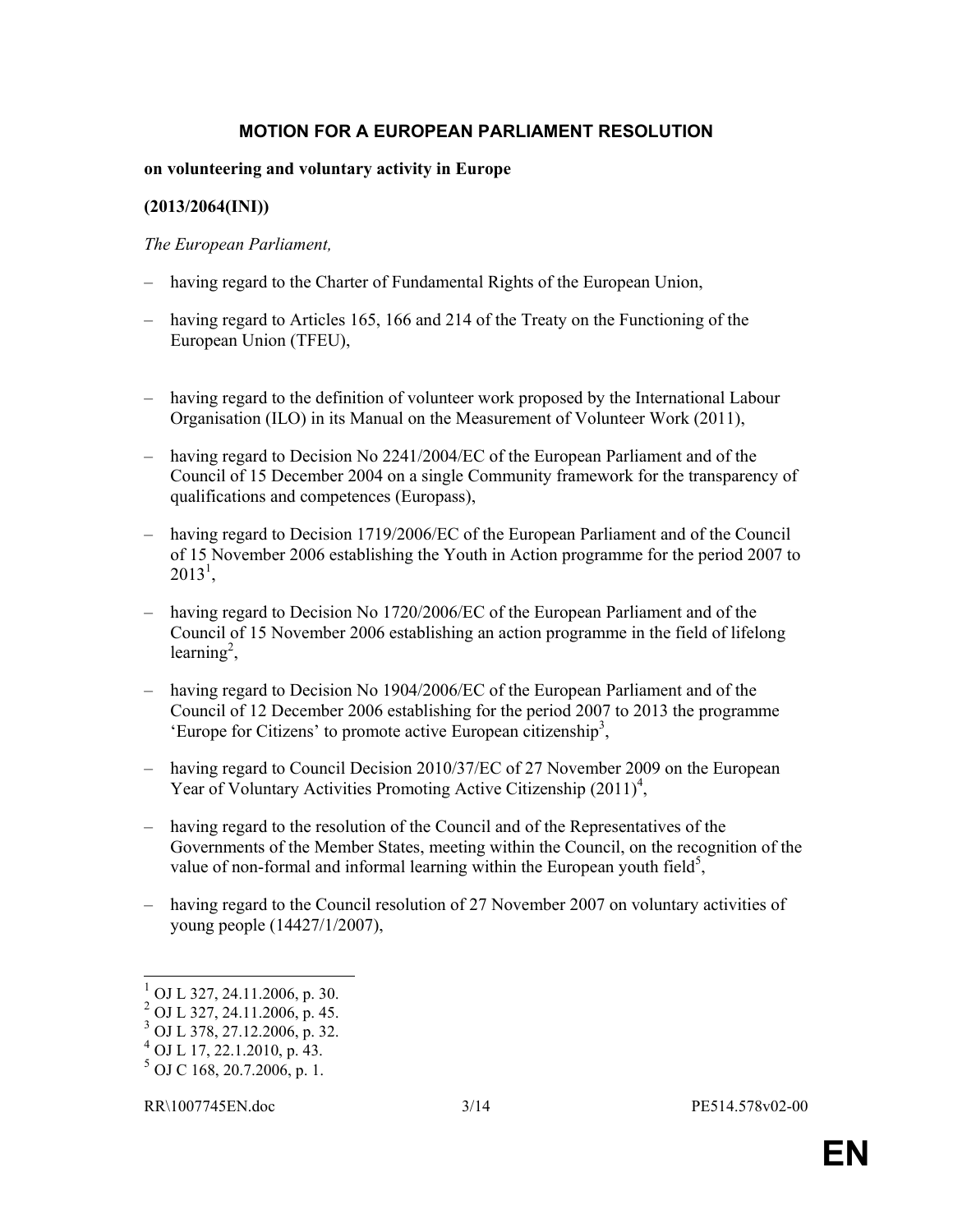- having regard to the resolution of the Council and the Representatives of the Governments of the Member States, meeting within the Council of 16 May 2007, on implementing the common objectives for voluntary activities of young people<sup>1</sup>,
- having regard to the Council recommendation of 20 November 2008 on the mobility of young volunteers across the European Union<sup>2</sup>,
- having regard to Recommendation 2006/961/EC of the European Parliament and of the Council of 18 December 2006 on transnational mobility within the Community for education and training purposes: European Quality Charter for Mobility<sup>3</sup>,
- having regard to its declaration of 10 March 2011 on establishing European statutes for mutual societies, associations and foundations<sup>4</sup>,
- having regard to the Council conclusions of 3 October 2011 on the role of voluntary activities in social policy (14552/2011),
- having regard to the Council conclusions of 29 November 2011 on the role of voluntary activities in sport in promoting active citizenship<sup>5</sup>,
- having regard to the Commission's EU citizenship report 2010 of 27 October 2010 entitled 'Dismantling the obstacles to EU citizens' rights' (COM(2010)0603),
- having regard to the communication of 5 September 2007 from the Commission to the European Parliament, the Council, the European Economic and Social Committee and the Committee of the Regions entitled 'Promoting young people's full participation in education, employment and society' (COM(2007)0498),
- having regard to the communication of 27 April 2009 from the Commission to the Council, the European Parliament, the European Economic and Social Committee and the Committee of the Regions entitled 'An EU Strategy for Youth: Investing and Empowering – A renewed open method of coordination to address youth challenges and opportunities' (COM(2009)0200),
- having regard to the communication of 3 March 2010 from the Commission entitled 'Europe 2020 – A strategy for smart, sustainable and inclusive growth' (COM(2010)2020),
- having regard to the communication of 15 September 2010 from the Commission to the European Parliament, the Council, the European Economic and Social Committee and the Committee of the Regions entitled 'Youth on the Move – An initiative to unleash the potential of young people to achieve smart, sustainable and inclusive growth in the European Union' (COM(2010)0477),

 1 OJ C 241, 20.9.2008, p. 1.

<sup>2</sup> OJ C 319, 13.12.2008, p. 8.

<sup>3</sup> OJ L 394, 30.12.2006, p.5.

<sup>4</sup> Texts adopted, P7\_TA(2011)0101.

<sup>5</sup> OJ C 372, 20.12.2011, p. 24.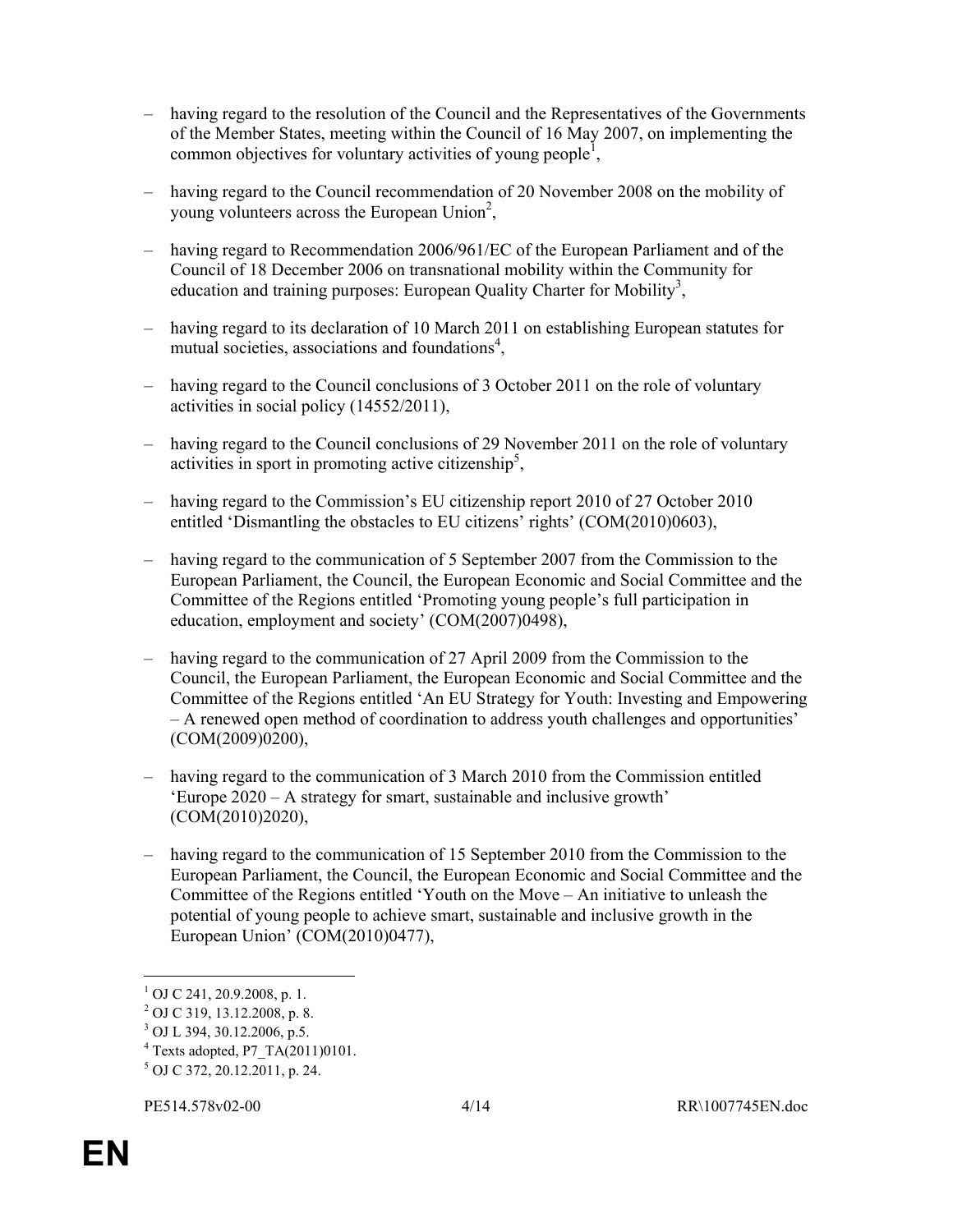- having regard to the communication of 20 September 2011 from the Commission to the European Parliament, the Council, the European Economic and Social Committee and the Committee of the Regions entitled 'EU Policies and Volunteering: Recognising and promoting cross-border voluntary activities in the EU' (COM(2011)0568),
- having regard to the Commission proposal for a regulation of the European Parliament and of the Council establishing 'Erasmus for All' – The Union Programme for Education, Training, Youth and Sport (COM(2011)0788),
- having regard to the report of 19 December 2012 from the Commission to the European Parliament, the Council, the European Economic and Social Committee and the Committee of the Regions on the implementation, results and overall assessment of the 2011 European Year of Volunteering (COM(2012)0781),
- having regard to the opinion of 28 March 2012 of the European Economic and Social Committee on the communication from the Commission to the European Parliament, the Council, the European Economic and Social Committee and the Committee of the Regions entitled 'EU Policies and Volunteering: Recognising and Promoting Cross-border Voluntary Activities in the EU<sup>-1</sup>,
- having regard to its resolution of 12 June 2012 on recognising and promoting cross-border voluntary activities in the  $EU^2$ ,
- having regard to the Council Recommendation of 20 December 2012 on the validation of non-formal and informal learning,
- having regard to the Commission report on the implementation, results and overall assessment of the 2011 European Year of Volunteering (EYV 2011);
- having regard to Rule 48 of its Rules of Procedure,
- having regard to the report of the Committee on Culture and Education (A7-0348/2013),
- A. whereas EYV 2011 was a success, had relevant objectives and helped to raise awareness of the issue;
- B. whereas creating an environment in which volunteering can thrive and is accessible to everyone is a lengthy process in which all stakeholders need to be involved;
- C. whereas volunteering is a key facet of active citizenship and democracy, as well as of personal development, embodying European values such as solidarity and nondiscrimination, and whereas it also helps to boost participatory democracy and promote human rights inside and outside the EU;

 $\overline{a}$ 

<sup>&</sup>lt;sup>1</sup> CESE 824/2012.

 $2$  Texts adopted, P7\_TA(2012)0236.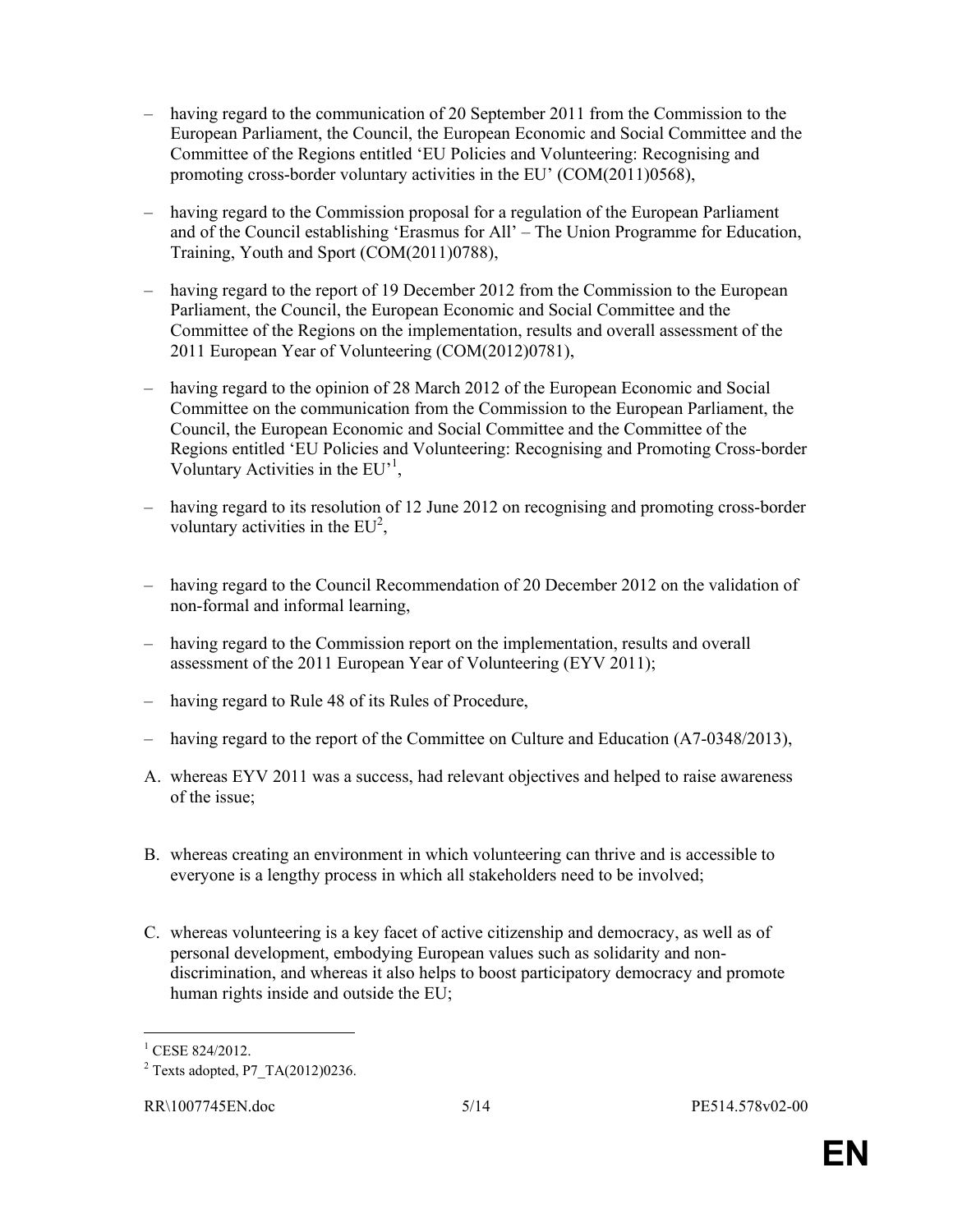- D. having regard to the importance which is attached to volunteering in the debate on public policies;
- E. whereas engagement in voluntary activity can be an important way of gaining skills needed in the labour market as well as a means of attaining prominent social positions in the community;
- F. whereas volunteers are, to a large degree, the lifeblood of sport;
- G. whereas volunteering is a key factor for individual and collective emancipation, solidarity and social cohesion;
- H. whereas volunteering plays a key role in creating social capital and boosting development, as well as in promoting economic and social cohesion, thus helping to further the aims of the Europe 2020 strategy;
- I. whereas the Council conclusions of October 2011 on the role of voluntary activities in social policy underline the importance of voluntary activities for addressing gender inequalities;
- J. whereas bureaucratic barriers at national level continue to restrict opportunities to engage in volunteering, which is still not legally recognised to a sufficient degree in some Member States;
- K. whereas, owing to different traditions and cultural practices, major disparities exist between Member States as regards the laws applying to volunteering, the rights that volunteers have and the way in which volunteering is organised;
- L. whereas the severe economic crisis, austerity measures and tax pressures are jeopardising the financial stability of many NGOs, sports bodies and voluntary organisations, which are nonetheless continuing to do what they can to enhance inclusion and social wellbeing in these difficult times;
- M. whereas in order to safeguard the achievements of EYV 2011, European volunteering policy - to which a piecemeal approach is currently being taken at EU level, with responsibility being scattered across a range of services - needs to be properly structured and coordinated;
- 1. Notes the figures given for the EYV 2011 communication campaign in the annexes to the Commission report, and deplores the fact that poor results were achieved because of a lack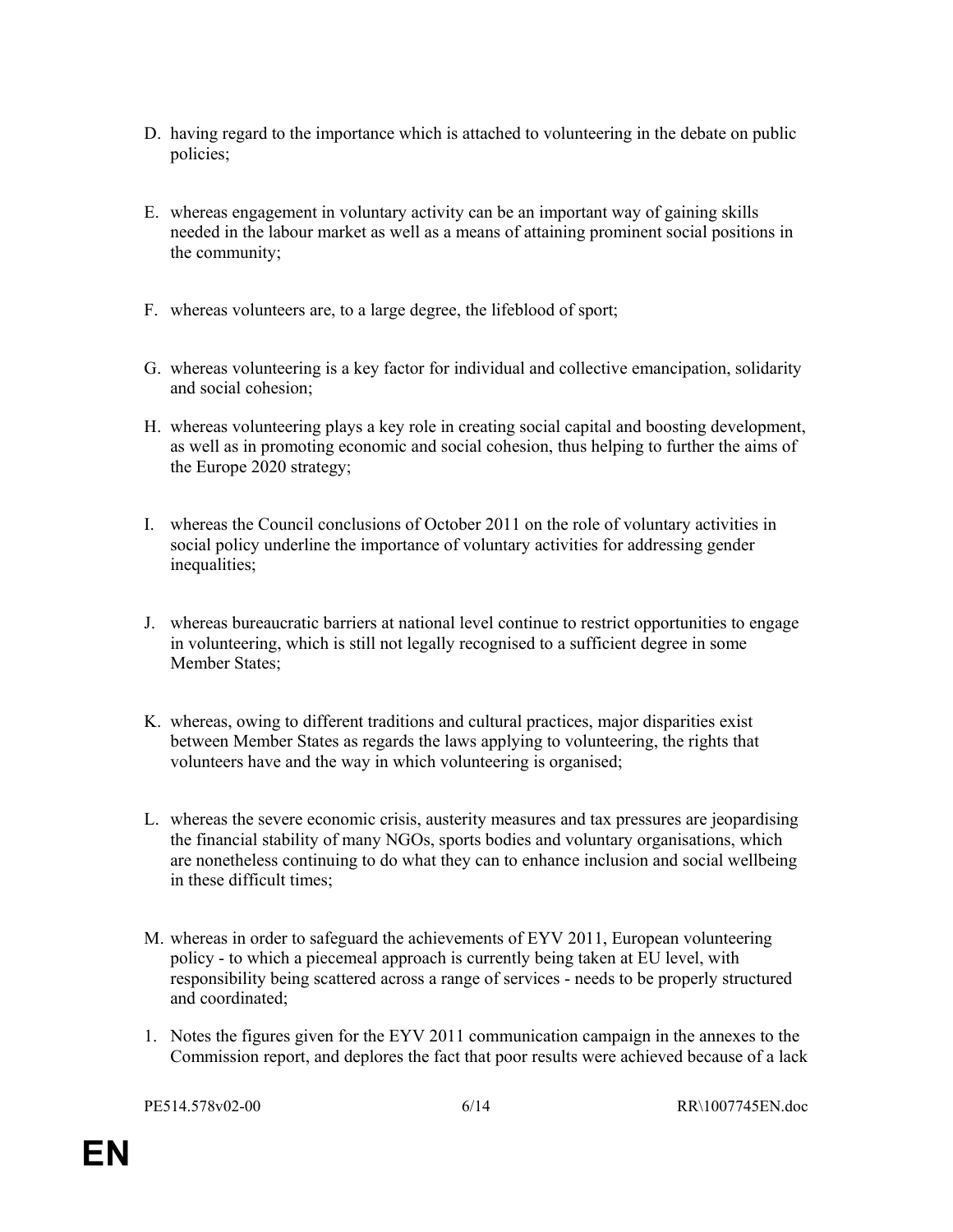of financial resources;

- 2. Recognises and supports the various forms of volunteering practised in the Member States through national organisations and networks of associations operating at local level; calls, in this respect, for a multicultural approach from the Member States, and calls on the Commission to undertake a detailed analysis of national volunteering practices and traditions with a view to fostering a common European approach;
- 3. Notes that the further consolidation of a common European approach to volunteering will create more opportunities for young people's mobility and employability by allowing them to acquire valuable skills;
- 4. Welcomes the fact that some Member States have adopted or revised laws in this area with a view to creating a favourable environment for volunteering. and recommends other Member States to do likewise, with a focus on strengthening volunteers' rights using the European Charter for the Rights and Responsibilities of Volunteers;
- 5. Encourages Member States to continue creating an enabling environment for volunteering, especially by means of a legal framework where one is still lacking;
- 6. Notes that some Member States have implemented the guidelines set out in the ILO Manual on the Measurement of Volunteer Work, and encourages the others to follow suit so that a body of comparable data providing a clear picture of the valuable contribution such work makes to society may be compiled;
- 7. Calls for a European statute for voluntary organisations to be adopted in order to help ensure that they are given proper legal and institutional recognition;
- 8. Stresses the need to promote volunteering, especially among schoolchildren, students and other young people, in order to broaden the horizons of solidarity and support for it;
- 9. Points out that the large number of European Skills Passports created online over recent months illustrates the success of this 'electronic portfolio', which provides a comprehensive picture of individuals' skills, including those acquired during volunteering work, so that they may be officially recognised for both employment and learning purposes;
- 10. Draws attention to the fact that skills and abilities acquired during volunteer work, which may be counted as non-formal and informal learning and work experience, are a plus point on CVs and in working life;
- 11. Believes that the proposed 'Europass Experience' document would allow volunteers to describe and record skills developed during volunteer work that may not lead to

RR\1007745EN.doc 7/14 PE514.578v02-00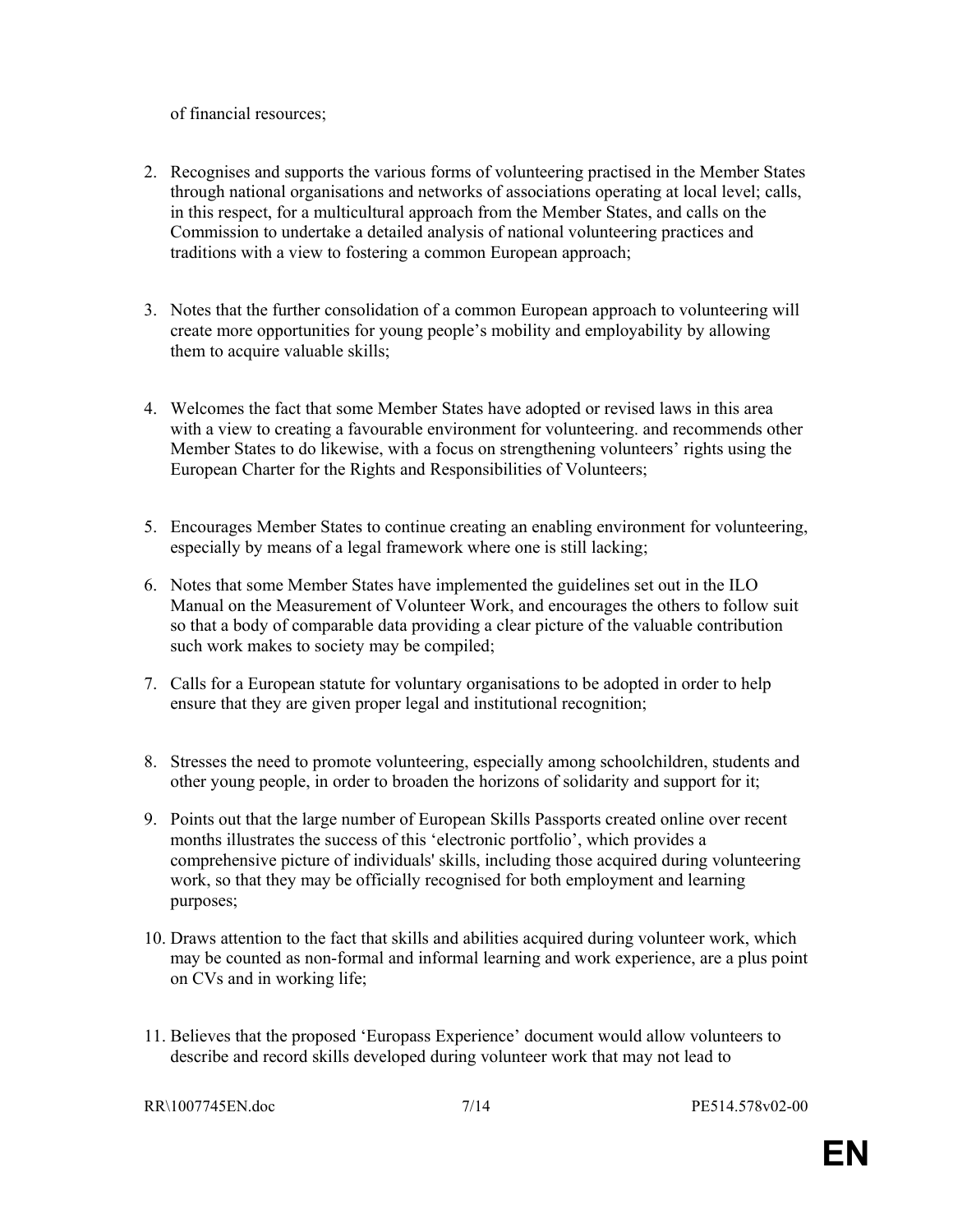certification, and encourages the Commission, in the light of the Council's recommendation on the validation of non-formal and informal learning, to launch that document as soon as possible;

- 12. Notes the importance of the skills and abilities mentioned above for motivating young people to volunteer and for generating social capital and boosting societal development;
- 13. Suggests that attention be paid to the issue of gender parity within the voluntary sector, and especially to the pronounced discrepancy that exists among voluntary leaders, with men being over-represented in managerial positions;
- 14. Believes that the skills acquired by young people during volunteer work should be included in the European Skills Passport and Europass, so that formal and non-formal learning are treated in the same way;
- 15. Emphasises that volunteering offers young people who have broken off their schooling an inclusive environment and inclusive activities;
- 16. Reiterates its support for the Commission's European Voluntary Humanitarian Aid Corps initiative, which is intended to help the EU respond swiftly and in a coordinated manner to humanitarian crises and serious natural disasters by providing support for the training, mobilisation and coordination of volunteers for EU humanitarian aid operations;
- 17. Points out that volunteering, which is becoming increasingly common among both young and elderly people, promotes intercultural learning as well as a sense of European identity and intergenerational solidarity, and fosters active ageing and lifelong civic participation;
- 18. Points out that volunteering enables both young people and older people to make a contribution to society and earn recognition and esteem in return, and that this improves their quality of life, wellbeing and general state of health;
- 19. Points out that the existence of a broad range of volunteering activities, as well as ease of access to such activities, as regards cost, availability of information and infrastructure, and provision of liability and accident insurance cover, are essential if volunteering is to be promoted among all age groups;
- 20. Considers that volunteering, as an active method of building civil society, can contribute to the development of intercultural dialogue and play a major role in combating prejudice and racism;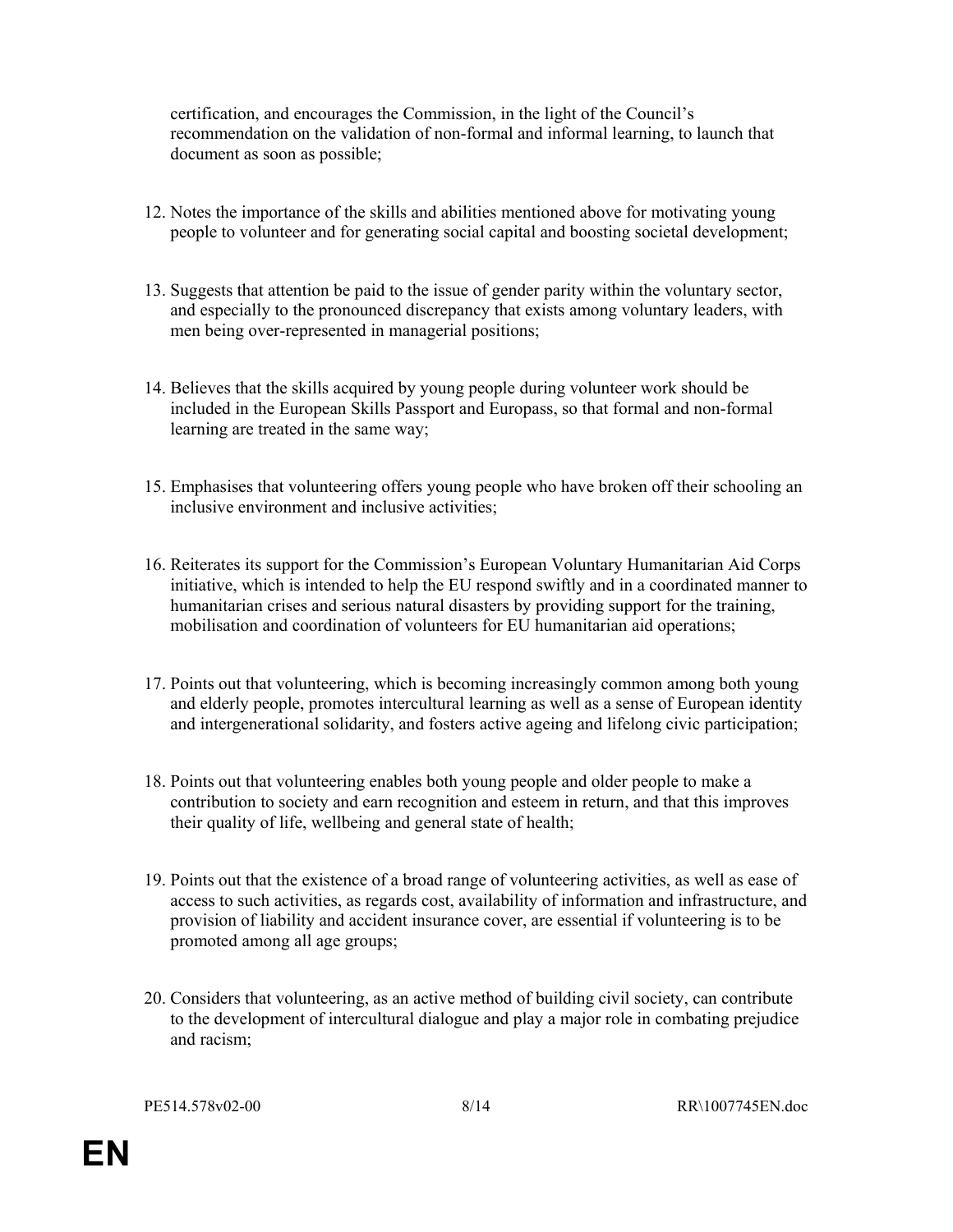- 21. Points out that volunteering plays a key role in creating human and social capital and promoting social inclusion; calls on the Commission and the Member States to give due recognition to the vital contribution made by volunteering in the world of sport and, specifically, amateur sport, in which field many sports organisations would not be able to function without the help of volunteers;
- 22. Calls on the Commission and the Member States to give due recognition to the key contribution that volunteering is making at this time of serious economic crisis;
- 23. Stresses that continuous effort is required to ensure that women have equal access to voluntary activity;
- 24. Highlights the need to ensure continuity between EYV 2011 and subsequent EYVs, as part of efforts to ensure that volunteering is seen as a valuable means of taking an active part in society, and in this regard encourages the Commission to include volunteering as an important contribution to active citizenship during the European Year of Citizens;
- 25. Calls on the Member States to ensure the sustainability of the results achieved at national level during EYV 2011;
- 26. Calls on the Commission to introduce and develop a volunteering policy and to use the open method of coordination in order to foster dialogue and cooperation between stakeholders in the various Member States;
- 27. Urges the Member States to take the requisite steps to institutionalise volunteering in a manner consistent with their national labour laws;
- 28. Calls on the Member States and the Commission to set up a single point of contact in the form of a service with responsibility for volunteering policy and for coordination in this area between Commission departments and the various institutions;
- 29. Stresses the need, in cooperation in particular with European volunteer organisations, associations and networks, to set up a centralised EU portal providing a pan-European platform for coordination in this area, which should include a volunteering best practice database and a section on cross-border volunteering, with information on programmes available, costs and arrangements for taking part, in order to foster the pooling of information;
- 30. Encourages the Member States to set up national coordination websites and search engines that will allow easy and well-structured access to volunteering opportunities for

RR\1007745EN.doc 9/14 PE514.578v02-00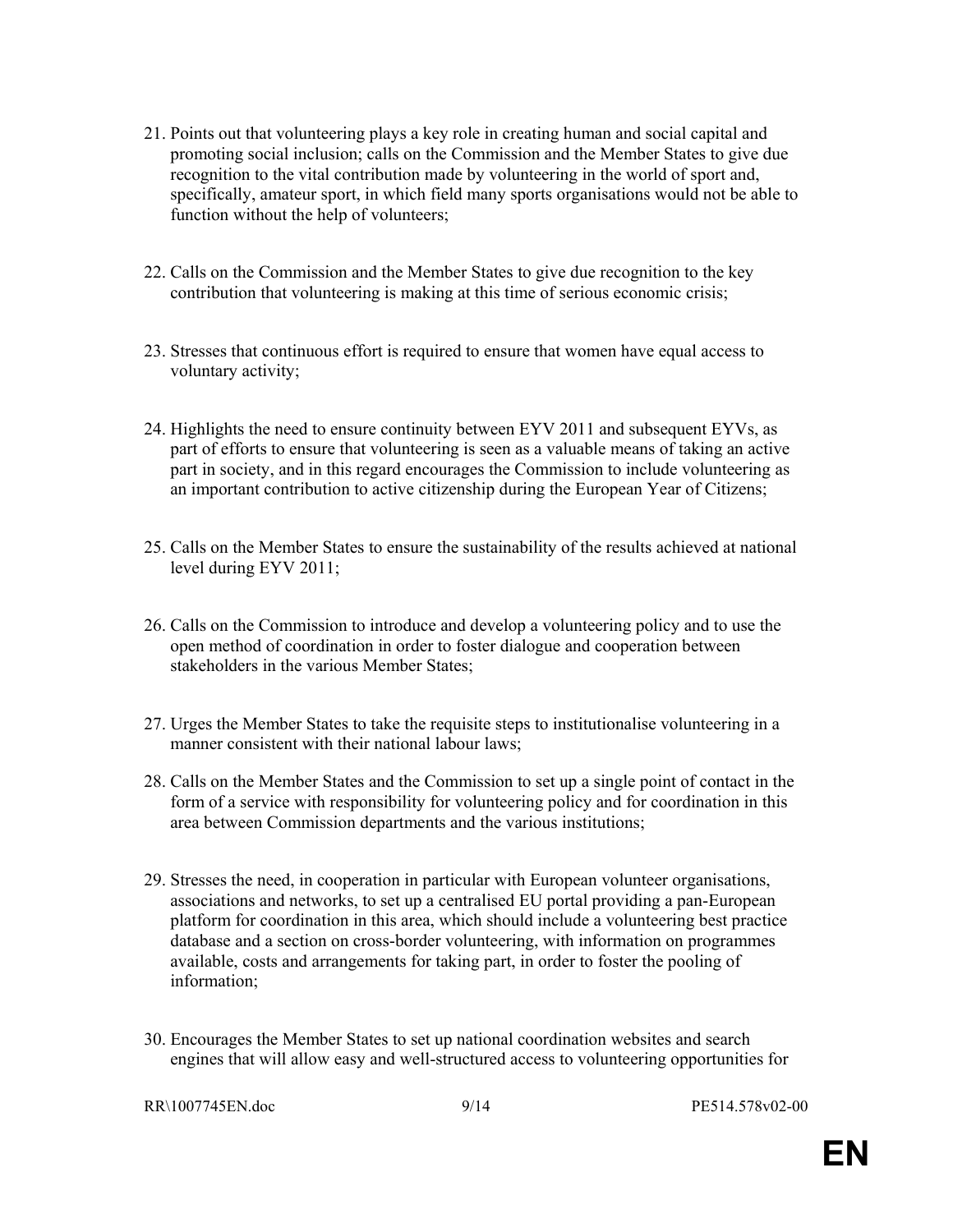single individuals and cooperation possibilities for organisations;

- 31. Encourages Member States to continue to provide a stable and sustainable support framework for both national and cross-border volunteering that supports both volunteers and volunteering organisations; recommends that Member States should keep in place the national coordinating bodies set up in connection with EYV 2011;
- 32. Calls on the Member States to implement the provisions of Directive 2004/114/EC1 on the conditions of admission of third-country nationals for purposes of study, pupil exchange, unremunerated training or voluntary service, and to simplify the procedures for the granting of visas, or to abolish them, for those wishing to undertake voluntary activities as part of the European Neighbourhood Policy;
- 33. Urges national, regional and local authorities to make adequate funding available, streamline administrative procedures and provide tax incentives for volunteers' organisations and networks, in particular small organisations with limited resources; calls, in this connection, for the concept of grants to associations to be clarified so that funding for associations is no longer confused with state aid which could hamper competition in the for-profit sector;
- 34. Calls on the Commission to look into the possibility of counting the economic contribution made by voluntary work as matching funding for European projects;
- 35. Draws attention to the need for volunteering to be encouraged as part of corporate social responsibility strategies, in keeping with voluntary international standard ISO 26000:2010 on guidance on corporate social responsibility;
- 36. Calls on the Commission to see to it that Member States make it compulsory for volunteers to have proper insurance cover, in order to protect their health and safety during volunteer work;
- 37. Calls on the Member States that have not yet done so to adopt legislation on volunteering and to facilitate volunteering through the provision of formal, informal and non-formal training to enhance volunteers' skills and empower them in their work;
- 38. Calls on the Member States to facilitate volunteering through the provision of formal, informal and non-formal training to enhance volunteers' skills and empower them in their work, their dedication being primarily altruistic and disinterested; encourages them to introduce training courses in volunteering as electives in educational institutions;

 $\ddot{\phantom{a}}$ 1 OJ L 375, 23.12.2004, p. 12.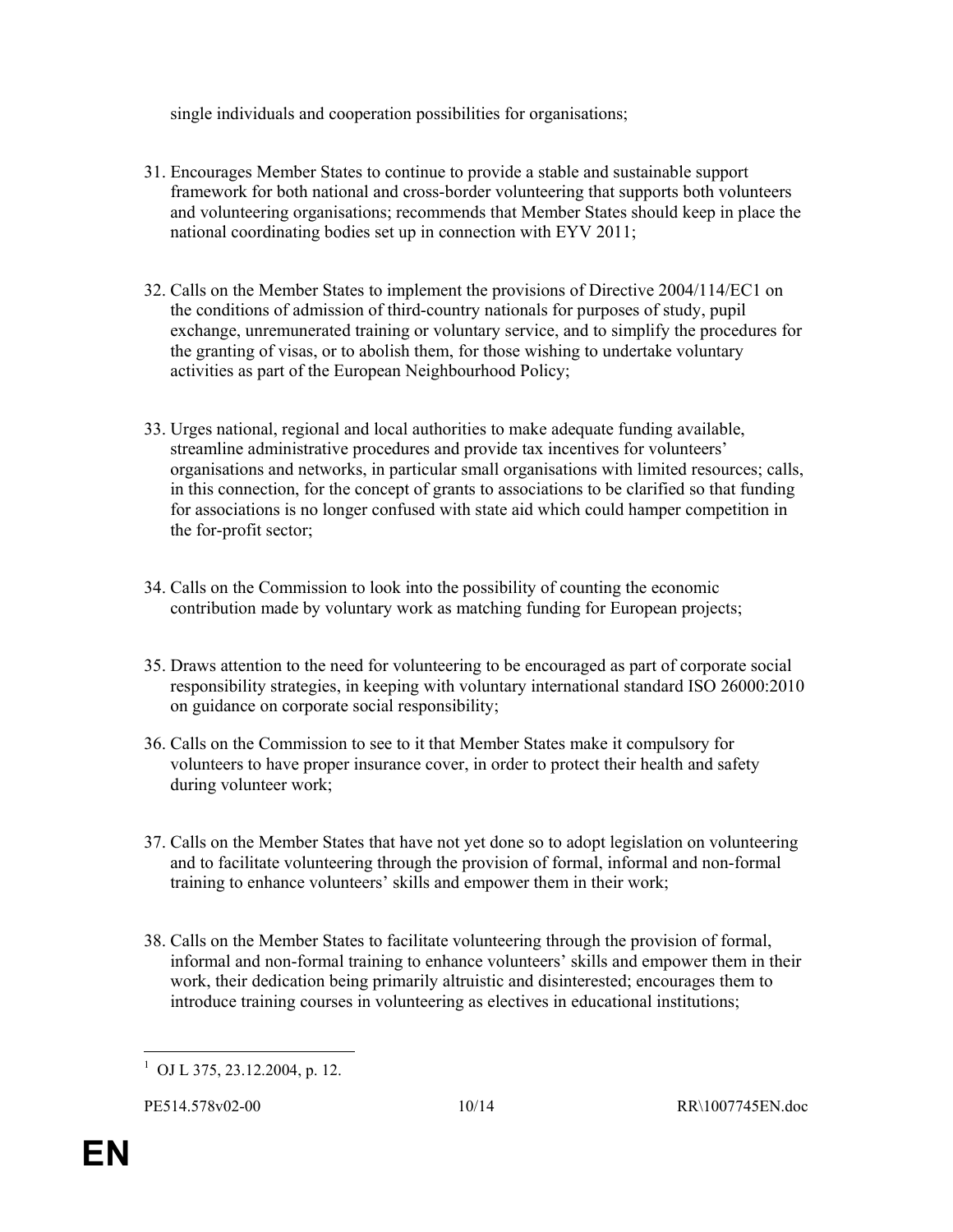- 39. Calls on the Commission and the Member States to further promote the European Voluntary Service in universities and other higher education institutions.
- 40. Believes that voluntary work, as a method of informal learning, helps to develop skills and professional qualifications which make it easier for volunteers to enter or return to the labour market;
- 41. Recommends that the Commission should continue to maintain contacts with the EYV 2011 Alliance successor, the European Alliance for Volunteering, and other volunteerbased organisations and that it should take proper account of the recommendations laid down in the Policy Agenda for Volunteering in Europe (PAVE), as the basis for an action plan for the future;
- 42. Calls on the Commission to marshal the necessary resources to set up a European Volunteering Development Fund, in order to ensure that appropriate support infrastructure is put in place;
- 43. Emphasises the need to make it easier for NGOs to gain access to European funding, in particular under the ESF, at national and European level;
- 44. Calls on the Member States to implement the Council recommendation on the validation of non-formal and informal learning and to ensure, in advance of the target date of 2018, the implementation of formal structures for the validation of the knowledge, skills and competences gained through volunteering leading to a recognised qualification which educational institutions, employers and others should recognise;
- 45. Calls on the Commission to recognise volunteer time as eligible in-kind cofinancing for all European grants, and to work with volunteer organisations in order to develop systems for recording and documenting volunteer time on the basis of the many tools and models available;
- 46. Instructs its President to forward this resolution to the Council, the Commission and the governments and parliaments of the Member States.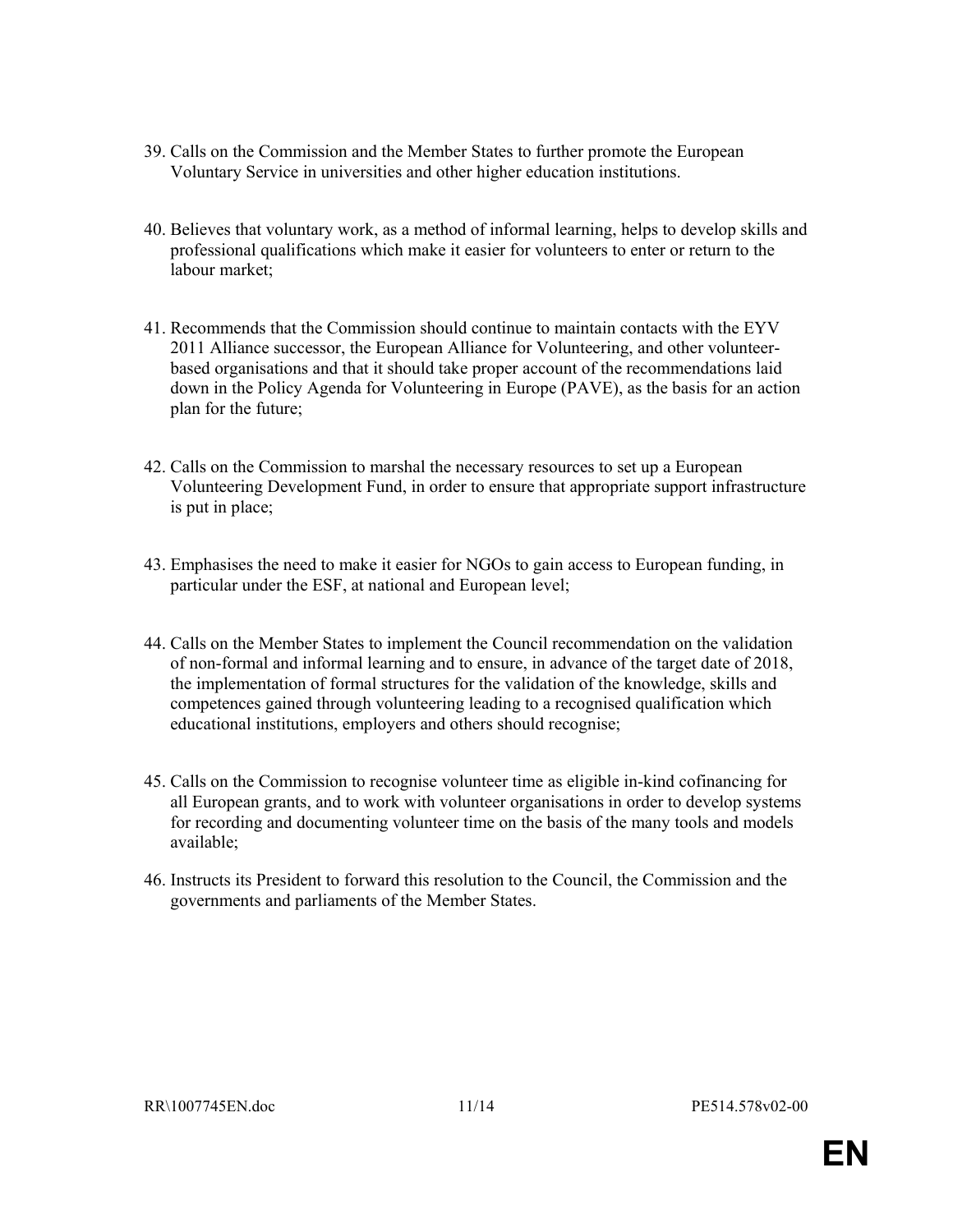### EXPLANATORY STATEMENT

Volunteering is of central importance to democratic, pluralist societies. Being a volunteer is all about getting involved and making an active contribution to society.

The term volunteering covers all forms of unpaid work carried out by individuals, on a formal, informal or non-formal basis, of their own free will.

Volunteer work has an immediate impact on society by promoting intergenerational solidarity and fostering active ageing and lifelong civic participation, thus furthering the goal of social inclusion.

The work carried out by volunteers includes social and educational activities and support for environmental and development cooperation work and the arts. This work may be carried out locally or outside the volunteers' home countries.

In 2011 a European Year of Volunteering (EYV) was introduced to celebrate and promote the commitment of volunteers and the organisations working with volunteers and to help address the challenges that volunteering faces, such as a declining volunteer base and a shift in focus from long-term commitments to specific short-term projects.

In the follow-up to the EYV, various Member States have sought to give volunteering a boost. Many of them have implemented the guidelines set out in the ILO Manual on the Measurement of Volunteer Work, encouraging the other Member States to follow suit so that a body of comparable data providing a clear picture of the valuable contribution such work makes to society may be compiled.

Four main objectives were set for EYV 2011, namely:

- 1. creating an enabling environment for voluntary activities;
- 2. enhancing the quality of voluntary activities by empowering organisers of such activities;
- 3. giving due recognition to voluntary activities;
- 4. raising public awareness of the importance of voluntary activities.

A wide range of measures have been taken in pursuit of those goals, helping to make the initiative a success.

One of the standout measures is the introduction of a European Skills Passport providing a comprehensive picture of volunteers' skills so as to enable them to be officially recognised for both employment and learning purposes.

Although the current economic crisis has made it extremely difficult to carry out activities which, by their very nature, do not have a direct financial focus, the success of the action taken shows that solidarity can triumph over egoism even when the going gets tough.

Volunteering is increasingly becoming an opportunity to learn; to acquire qualifications and skills on a 'work experience' basis.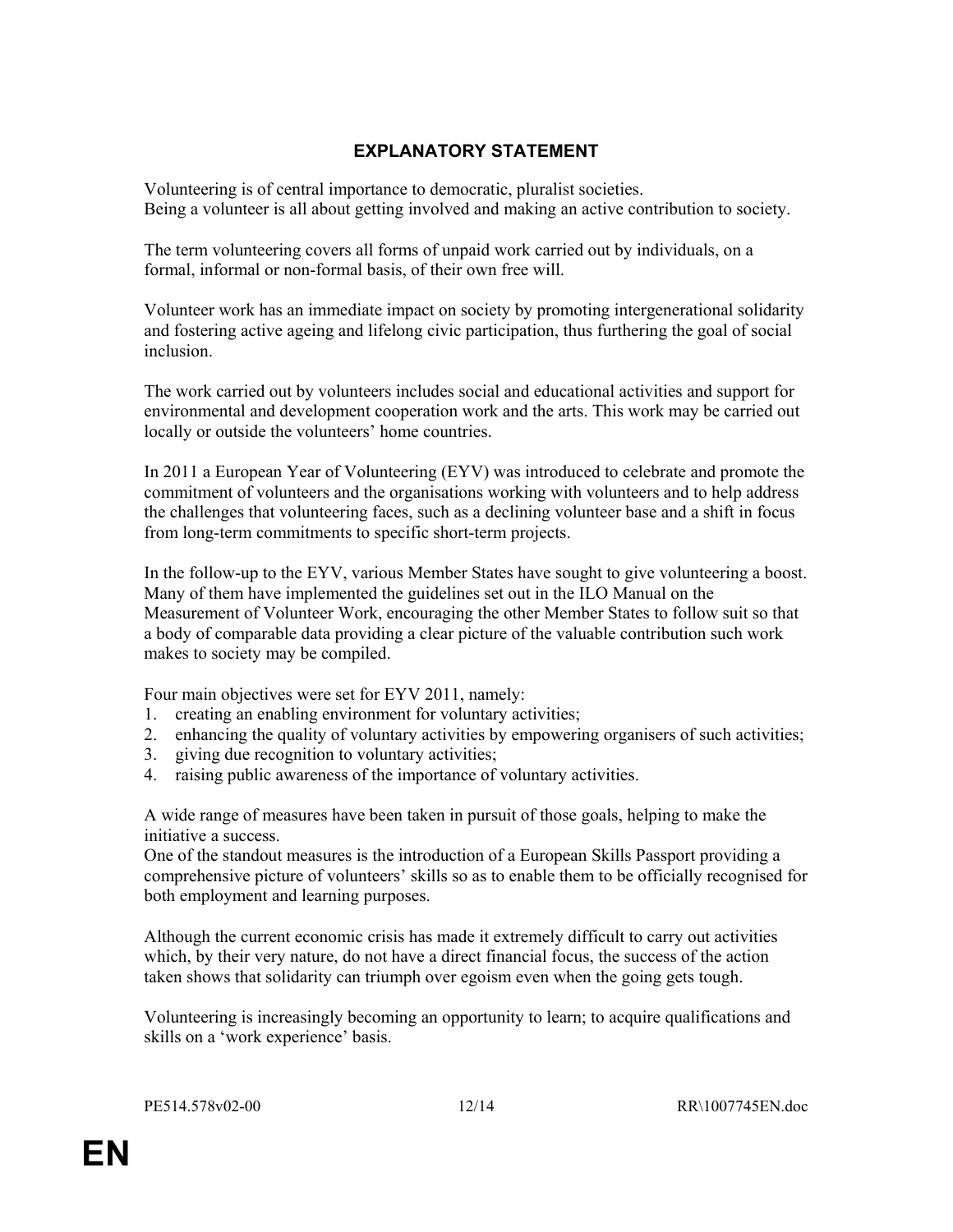In this report, the rapporteur calls on Member States and the Commission to set up a single point of contact in the form of a service with responsibility for volunteering policy and coordination in this area between Commission departments and the various institutions.

The data collected to date indicate the EYV 2011 had a number of positive outcomes and show how important it is to continue to work along the same lines in order to ensure that volunteering goes beyond being the focus of a one-year campaign in a sector of strategic importance to the EU (see, inter alia, Council Decision 2010/37/EC of 27 November 2009 on the European Year of Voluntary Activities Promoting Active Citizenship) and becomes a key part of the EU's social and cultural cohesion policy.